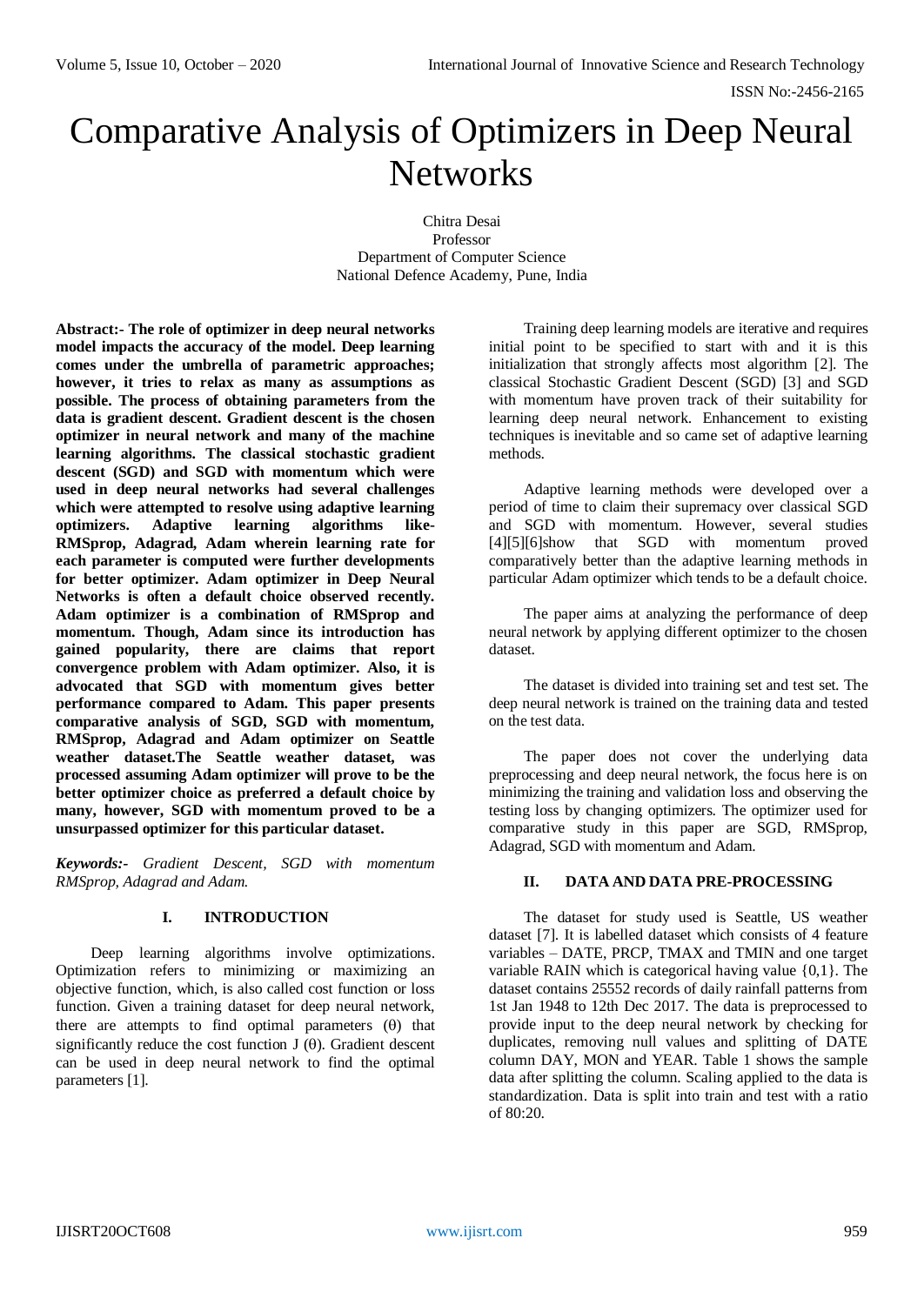| <b>PRCP</b> | <b>TMAX</b> | <b>TMIN</b> | <b>RAIN</b> | <b>YEAR</b> | <b>MON</b> | <b>DAY</b> |
|-------------|-------------|-------------|-------------|-------------|------------|------------|
| 0.47        | JІ          | 42          |             | 1948        |            |            |
| 0.59        | 45          | 36          |             | 1948        |            |            |
| 0.42        | 45          | 33          |             | 1948        |            |            |
| 0.31        | 45          | 34          |             | 1948        |            |            |
| 0.17        | 45          | າາ<br>JΖ    |             | 1948        |            |            |

TABLE 1. SAMPLE DATA AFTER SPLITTING DATE COLUMN

The elaborated details of data pre-processing for Seattle weather data set and the Deep neural architecture as presented in next session can be referred at [8].

#### **III. DNN ARCHITECTURE DESIGN**

The overall structure of the deep neural network organized into layers to study the impact of different optimizers is presented here. Deep sequential model is used, the summary of it is shown in table 1. There are six input features for the Seattle weather dataset. The shape of the weights depends upon the shape of the input. The target variable is binary with output either 0 or 1. At hidden layers ReLu [9] activation function is used at hidden layers and sigmoid function is used that output layer. Weights are initialized using uniform optimizers.

Model is compiled by setting the learning rate to 0.001, which is chosen by observing the learning curve by plotting the objective function as a function of time. As the problem belongs to the class of binary classification, the loss is calculated using cross entropy. The batch size is set to 64 and epoch to 10.

The data is scaled and split into training and test data. The model is initialized and then with different optimizers the model fit to analyze the performance with respect to each optimizer under study.

| $1$ ADLL $2$ -NIODLL DOMINART |                     |        |  |  |  |
|-------------------------------|---------------------|--------|--|--|--|
| Layer (type)                  | <b>Output Shape</b> | Param# |  |  |  |
| dense_1 (Dense)               | (None, 6)           | 42     |  |  |  |
| dense_2 (Dense)               | (None, 4)           | 28     |  |  |  |
| dense_3 (Dense)               | (None, 1)           |        |  |  |  |
| <b>Total Params: 75</b>       |                     |        |  |  |  |
| Trainable params: 75          |                     |        |  |  |  |
| Non-trainable params: 0       |                     |        |  |  |  |
|                               |                     |        |  |  |  |

TABLE 2 MODEL SUMMARY

## **IV. GRADIENT DESCENT**

Given function  $y = f(x)$ , where x and y are some real numbers. The derivative  $\frac{dy}{dx}$  of the function  $f(x)$  gives the slope of  $f(x)$  at a point x. Derivative is useful in minimizing the function as it tells how a small change in input  $x$ , makes corresponding change in the output y. To reduce  $f(x)$ , we can move  $x$  in small steps in opposite direction of the derivative. This technique is known as Gradient Descent [10].

Gradient descent is the way to minimize objective function by updating model's parameter in the opposite direction of the gradient. When the derivative of the function  $f(x)$  is zero, then it provides no information of the direction to move, this point is known as critical point [2]. So, a critical point is a point with slope zero. When the critical point is lower than the neighboring points, then it is local minima. When the critical point is higher than the neighboring points then it is local maxima. When the critical point has both higher and lower points in its neighboring than it is called saddle point.

Gradient descent is effective for training neural network based on small local moves and reaching the global solution. In gradient descent the weights are updated incrementally after each epoch. There are limits on the performance of any optimization algorithm that are designed for neural network [11]. There are variants of gradient descent [12] and in this paper we discuss SGD, SGD with momentum, RMSprop, Adagrad, and Adam optimizers for analyzing their performance in terms of test accuracy.

#### **V. OPTIMIZERS**

For large training set Stochastic Gradient Descent (SGD) [13]is considered as good learning algorithm to train neural networks [10]. It updates the parameters using single or very few parameters, where the new update parameter is given by eq.1, here xi and yi are from the training set. It helps to reduce the variance and lead to stable convergence.  $\alpha$  is the learning rate.

$$
\theta = \theta - \alpha \nabla \theta J(\theta; xi, yi) \tag{1}
$$

If the objective is shallow SGD may tend to oscillate. This problem can be overcome by adding momentum to SGD. v is the current velocity. $\gamma \in (0,1]$  determines number of iterations of the previous gradients are incorporated into the current update.

$$
v = \gamma v + \alpha \nabla \theta J(\theta; xi, yi) \quad (2)
$$

$$
\theta = \theta - \nu \tag{3}
$$

While implementing SGD with momentum the value of momentum is set to 0.9 during the experiment.

The Adagrad [14] adapts all model parameters by scaling them inversely proportional to the square root of the sum of all the historical squared values of gradient. While training DNN models, from the beginning of training if the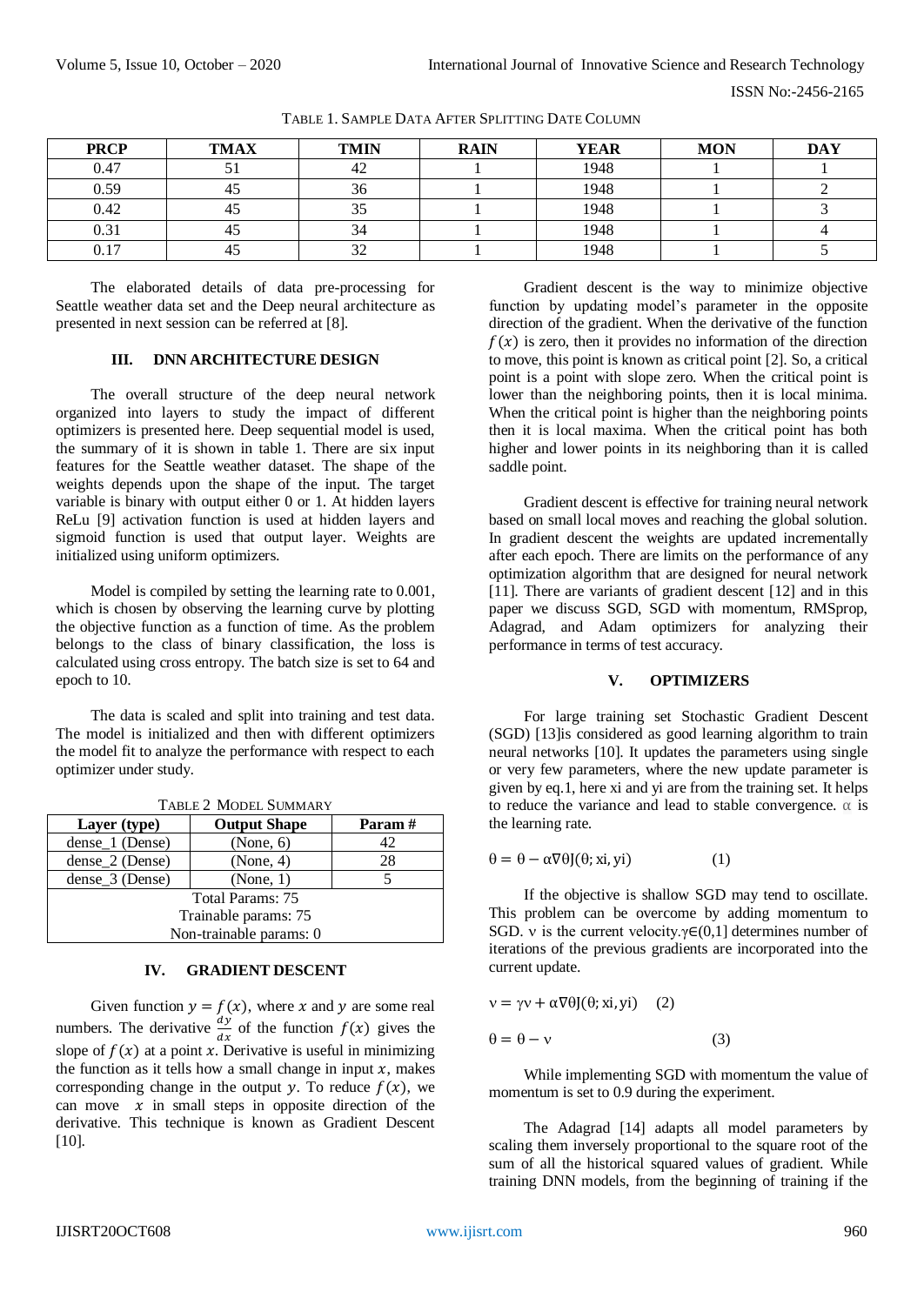Volume 5, Issue 10, October – 2020 **International Journal of Innovative Science and Research Technology** 

ISSN No:-2456-2165

squared gradient starts accumulating, it may lead to premature and excessive decrease in the effective learning rate.

RMSprop [15] is an improvement over Adagrad by changing the gradient accumulation into an exponentially weighted moving average.

Adam optimizer [16] short for 'adaptive moments' is considered as a variant of RMSprop and momentum with few variations. It is computationally efficient and requires

very less memory. Adam includes bias correction, RMSprop lacks correction factor.

# **VI. RESULTS**

In this section the results obtained for each optimizer are presented.

## *A. SGD and SGD with Momentum*

Table 3 shows the results for SGD and SGD withmomentum.

## TABLE 3. SGD AND SGD WITH MOMENTUM

| Optimizer  |        | <b>Learning Rate</b> | Momentum                 | <b>Test Loss</b> | <b>Test Accuracy</b> | Model Training<br>Time (Sec) |
|------------|--------|----------------------|--------------------------|------------------|----------------------|------------------------------|
| SGD        |        | 0.01                 | $\overline{\phantom{0}}$ | 0.2160           | 0.9337               | 2.54                         |
| SGD        |        | 0.001                | -                        | 0.2007           | 0.9364               | 2.34                         |
| <b>SGD</b> | with I | 0.01                 | 0.9                      | 0.0115           | 0.9992               | 2.11                         |
| Momentum   |        |                      |                          |                  |                      |                              |

It is observed that no significant change in model performance is observed with change in learning rate from 0.01 to 0.001 in SGD. The time taken to train the model is comparatively less with learning rate 0.001.



FIGURE 1 MODEL ACCURACY AND MODEL LOSS FOR SGD WITH LEARNING RATE 0.01







WITH MOMENTUM

In case of SGD with momentum a significant increase in test accuracy observed compared to SGD and time taken for training is also lowest. Figure 1,2 and 3 shows the accuracy and loss with respect training and validation data over 10 epochs while the model is being trained.

## *B. Adaptive Learning Algorithms*

Table 4 shows the results for adaptive learning algorithms-Adagrad, RMSprop and Adam optimizers. From all the three algorithms it is observed that the model performs best with Adam optimizer. However, time taken to train the model Adagrad is low.

| Optimizer | Learning   | <b>Test</b> | <b>Test</b>     | Model           |
|-----------|------------|-------------|-----------------|-----------------|
|           | Rate       | Loss        | <b>Accuracy</b> | <b>Training</b> |
|           |            |             |                 | <b>Time</b>     |
|           |            |             |                 | (Sec)           |
| Adagrad   | 0.01       | 0.2667      | 0.8963          | 2.12            |
| RMSprop   | 0.01       | 0.1407      | 0.9505          | 2.28            |
| Adam      | $\rm 0.01$ | 0.0837      | 0.9771          | 2.26            |

Figure 4,5 and 6 shows the accuracy and loss for the training and validation data for Adagrad, RMSprop and Adam optimizer respectively. The blue line indicates the training data and the orange indicate the validation data in each of the figure above.



FIGURE 4 MODEL ACCURACY AND MODEL LOSS FOR ADAGRAD